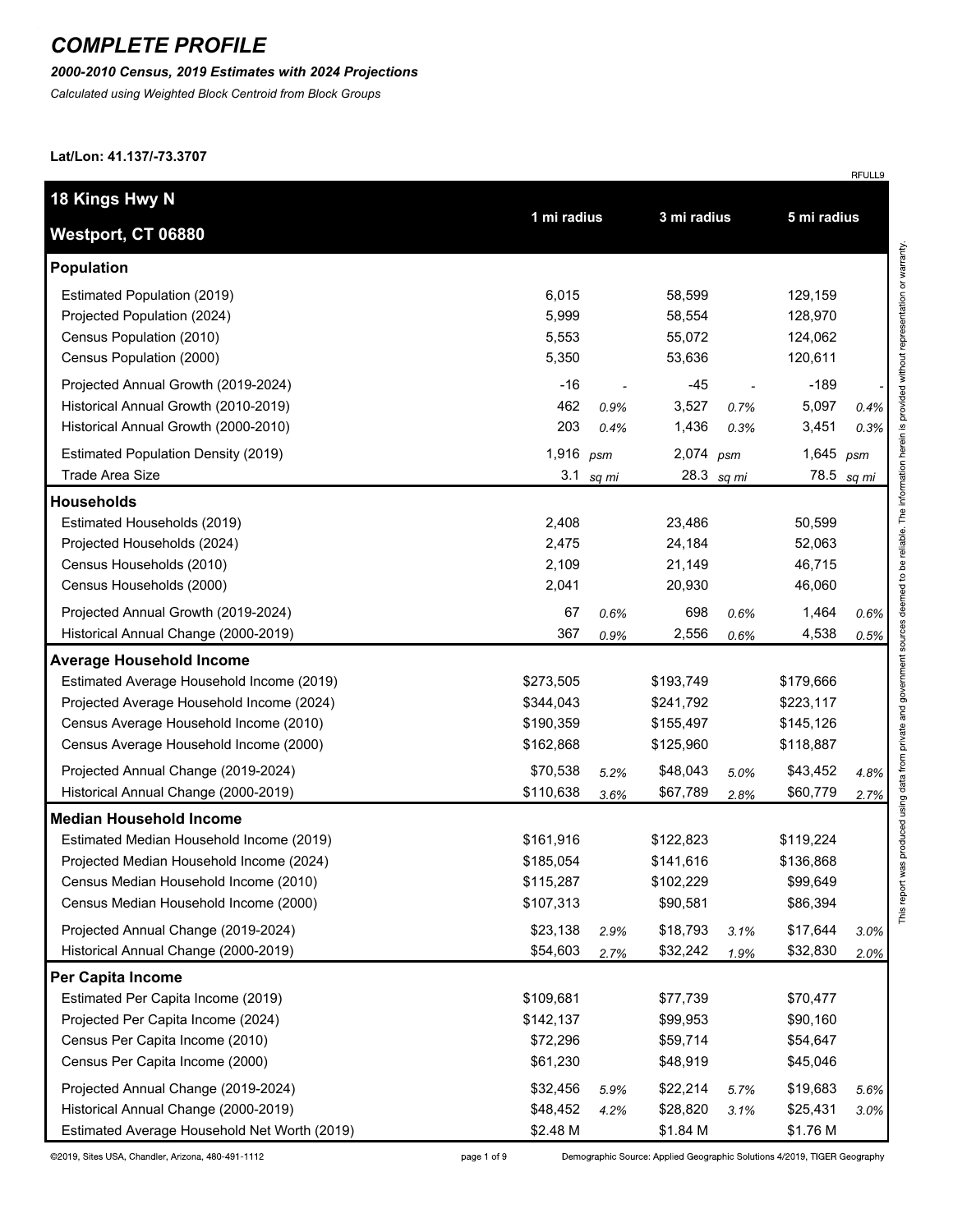### *2000-2010 Census, 2019 Estimates with 2024 Projections*

*Calculated using Weighted Block Centroid from Block Groups*

**Lat/Lon: 41.137/-73.3707**

| 18 Kings Hwy N                                |                |       |             |       |             |       |  |
|-----------------------------------------------|----------------|-------|-------------|-------|-------------|-------|--|
| <b>Westport, CT 06880</b>                     | 1 mi radius    |       | 3 mi radius |       | 5 mi radius |       |  |
| <b>Race and Ethnicity</b>                     |                |       |             |       |             |       |  |
| Total Population (2019)                       | 6,015          |       | 58,599      |       | 129,159     |       |  |
| White (2019)                                  | 5,287          | 87.9% | 45,381      | 77.4% | 93,433      | 72.3% |  |
| Black or African American (2019)              | 211            | 3.5%  | 5,425       | 9.3%  | 15,873      | 12.3% |  |
| American Indian or Alaska Native (2019)       | $\overline{a}$ |       | 157         | 0.3%  | 374         | 0.3%  |  |
| Asian (2019)                                  | 361            | 6.0%  | 3,398       | 5.8%  | 7,436       | 5.8%  |  |
| Hawaiian or Pacific Islander (2019)           | 5              |       | 25          |       | 61          |       |  |
| Other Race (2019)                             | 62             | 1.0%  | 2,785       | 4.8%  | 8,636       | 6.7%  |  |
| Two or More Races (2019)                      | 89             | 1.5%  | 1,427       | 2.4%  | 3,347       | 2.6%  |  |
| Population < 18 (2019)                        | 1,396          | 23.2% | 13,325      | 22.7% | 29,317      | 22.7% |  |
| White Not Hispanic                            | 1,095          | 78.5% | 7,854       | 58.9% | 15,455      | 52.7% |  |
| <b>Black or African American</b>              | 42             | 3.0%  | 1,433       | 10.8% | 3,941       | 13.4% |  |
| Asian                                         | 83             | 5.9%  | 776         | 5.8%  | 1,659       | 5.7%  |  |
| Other Race Not Hispanic                       | 47             | 3.4%  | 507         | 3.8%  | 960         | 3.3%  |  |
| Hispanic                                      | 129            | 9.2%  | 2,756       | 20.7% | 7,301       | 24.9% |  |
| Not Hispanic or Latino Population (2019)      | 5,599          | 93.1% | 49,198      | 84.0% | 102,937     | 79.7% |  |
| Not Hispanic White                            | 4,950          | 88.4% | 39,923      | 81.1% | 79,068      | 76.8% |  |
| Not Hispanic Black or African American        | 205            | 3.7%  | 4,990       | 10.1% | 14,577      | 14.2% |  |
| Not Hispanic American Indian or Alaska Native | $\blacksquare$ |       | 38          |       | 97          |       |  |
| Not Hispanic Asian                            | 356            | 6.4%  | 3,289       | 6.7%  | 7,203       | 7.0%  |  |
| Not Hispanic Hawaiian or Pacific Islander     | 5              |       | 19          |       | 30          |       |  |
| Not Hispanic Other Race                       | 11             | 0.2%  | 112         | 0.2%  | 179         | 0.2%  |  |
| Not Hispanic Two or More Races                | 73             | 1.3%  | 827         | 1.7%  | 1,782       | 1.7%  |  |
| Hispanic or Latino Population (2019)          | 416            | 6.9%  | 9,401       | 16.0% | 26,222      | 20.3% |  |
| <b>Hispanic White</b>                         | 337            | 81.1% | 5,458       | 58.1% | 14,365      | 54.8% |  |
| Hispanic Black or African American            | 6              | 1.5%  | 435         | 4.6%  | 1,296       | 4.9%  |  |
| Hispanic American Indian or Alaska Native     |                |       | 119         | 1.3%  | 277         | 1.1%  |  |
| Hispanic Asian                                | 5              | 1.3%  | 110         | 1.2%  | 233         | 0.9%  |  |
| Hispanic Hawaiian or Pacific Islander         |                |       | 6           |       | 31          | 0.1%  |  |
| Hispanic Other Race                           | 51             | 12.3% | 2,673       | 28.4% | 8,456       | 32.2% |  |
| Hispanic Two or More Races                    | 16             | 3.8%  | 600         | 6.4%  | 1,565       | 6.0%  |  |
| Not Hispanic or Latino Population (2010)      | 5,291          | 95.3% | 48,141      | 87.4% | 102,205     | 82.4% |  |
| Hispanic or Latino Population (2010)          | 262            | 4.7%  | 6,931       | 12.6% | 21,857      | 17.6% |  |
| Not Hispanic or Latino Population (2000)      | 5,227          | 97.7% | 49,475      | 92.2% | 107,001     | 88.7% |  |
| Hispanic or Latino Population (2000)          | 123            | 2.3%  | 4,161       | 7.8%  | 13,610      | 11.3% |  |
| Not Hispanic or Latino Population (2024)      | 5,569          | 92.8% | 49,134      | 83.9% | 102,956     | 79.8% |  |
| Hispanic or Latino Population (2024)          | 430            | 7.2%  | 9,420       | 16.1% | 26,014      | 20.2% |  |
| Projected Annual Growth (2019-2024)           | 14             |       | 19          |       | $-208$      |       |  |
| Historical Annual Growth (2000-2010)          | 140            | 11.4% | 2,770       | 6.7%  | 8,246       | 6.1%  |  |

page 2 of 9

Demographic Source: Applied Geographic Solutions 4/2019, TIGER Geography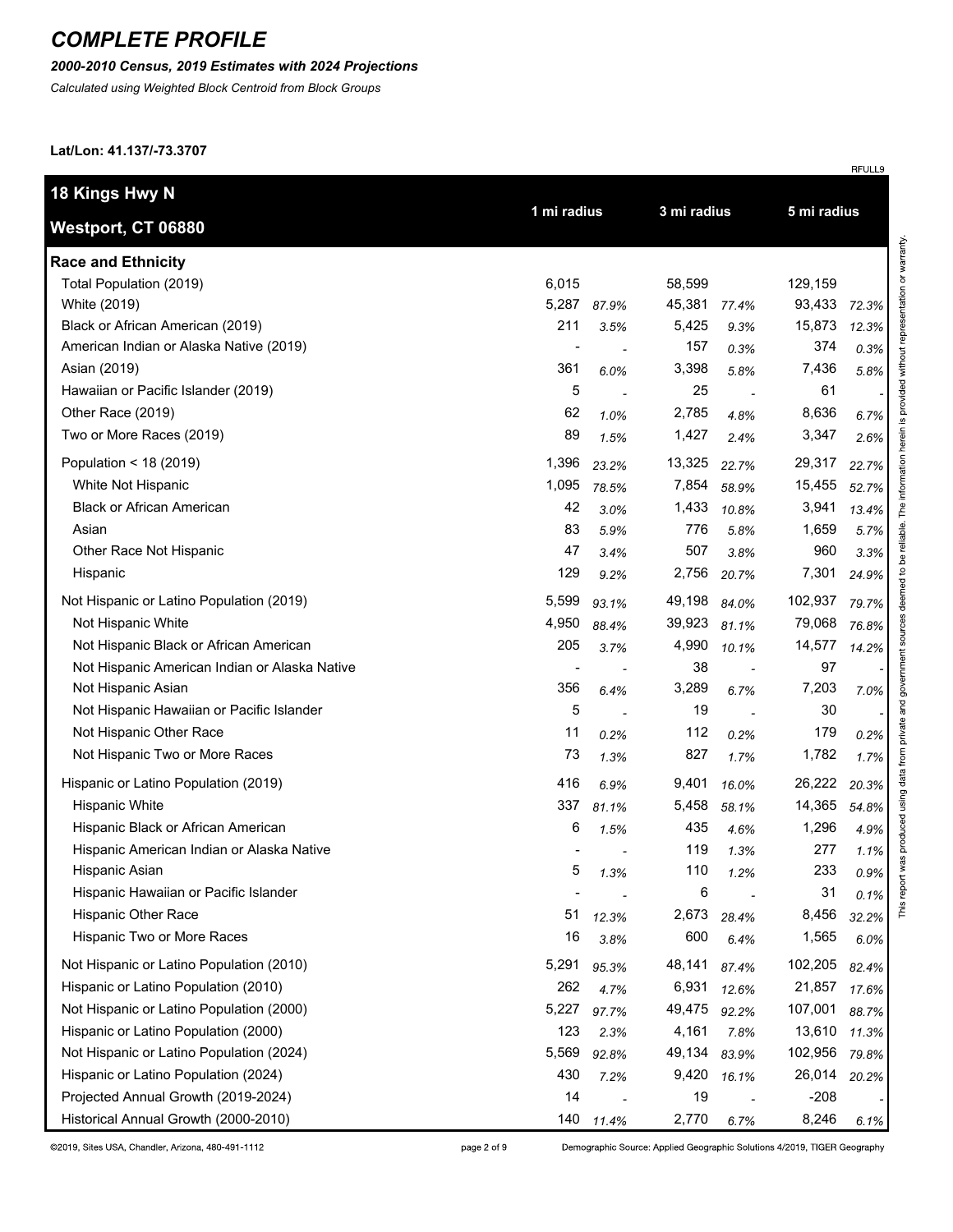#### *2000-2010 Census, 2019 Estimates with 2024 Projections*

*Calculated using Weighted Block Centroid from Block Groups*

**Lat/Lon: 41.137/-73.3707**

| 18 Kings Hwy N                        |             |       |             |             |             |       |
|---------------------------------------|-------------|-------|-------------|-------------|-------------|-------|
| Westport, CT 06880                    | 1 mi radius |       | 3 mi radius |             | 5 mi radius |       |
| <b>Total Age Distribution (2019)</b>  |             |       |             |             |             |       |
| <b>Total Population</b>               | 6,015       |       | 58,599      |             | 129,159     |       |
| Age Under 5 Years                     | 287         | 4.8%  | 3,060       | 5.2%        | 7,049       | 5.5%  |
| Age 5 to 9 Years                      | 380         | 6.3%  | 3,637       | 6.2%        | 7,917       | 6.1%  |
| Age 10 to 14 Years                    | 426         | 7.1%  | 3,968       | 6.8%        | 8,720       | 6.8%  |
| Age 15 to 19 Years                    | 398         | 6.6%  | 3,759       | 6.4%        | 8,211       | 6.4%  |
| Age 20 to 24 Years                    | 252         | 4.2%  | 3,079       | 5.3%        | 7,171       | 5.6%  |
| Age 25 to 29 Years                    | 205         | 3.4%  | 3,064       | 5.2%        | 7,721       | 6.0%  |
| Age 30 to 34 Years                    | 222         | 3.7%  | 3,118       | 5.3%        | 7,585       | 5.9%  |
| Age 35 to 39 Years                    | 322         | 5.4%  | 3,585       | 6.1%        | 8,182       | 6.3%  |
| Age 40 to 44 Years                    | 370         | 6.2%  | 3,572       | 6.1%        | 8,025       | 6.2%  |
| Age 45 to 49 Years                    | 480         | 8.0%  | 4,230       | 7.2%        | 9,245       | 7.2%  |
| Age 50 to 54 Years                    | 516         | 8.6%  | 4,422       | 7.5%        | 9,591       | 7.4%  |
| Age 55 to 59 Years                    | 513         | 8.5%  | 4,633       | 7.9%        | 9,942       | 7.7%  |
| Age 60 to 64 Years                    | 496         | 8.2%  | 4,135       | 7.1%        | 8,783       | 6.8%  |
| Age 65 to 69 Years                    | 356         | 5.9%  | 3,332       | 5.7%        | 6,810       | 5.3%  |
| Age 70 to 74 Years                    | 264         | 4.4%  | 2,551       | 4.4%        | 5,143       | 4.0%  |
| Age 75 to 79 Years                    | 210         | 3.5%  | 1,811       | 3.1%        | 3,688       | 2.9%  |
| Age 80 to 84 Years                    | 143         | 2.4%  | 1,239       | 2.1%        | 2,510       | 1.9%  |
| Age 85 Years or Over                  | 175         | 2.9%  | 1,403       | 2.4%        | 2,866       | 2.2%  |
| Median Age                            | 45.5        |       | 42.0        |             | 40.7        |       |
| Age 19 Years or Less                  | 1,490       | 24.8% | 14,424      | 24.6%       | 31,896      | 24.7% |
| Age 20 to 64 Years                    | 3,377       | 56.1% | 33,838      | 57.7%       | 76,246      | 59.0% |
| Age 65 Years or Over                  | 1,148       | 19.1% | 10,337      | 17.6%       | 21,017      | 16.3% |
| <b>Female Age Distribution (2019)</b> |             |       |             |             |             |       |
| <b>Female Population</b>              | 3,131       | 52.1% | 30,566      | 52.2%       | 66,170      | 51.2% |
| Age Under 5 Years                     | 149         | 4.7%  | 1,510       | 4.9%        | 3,354       | 5.1%  |
| Age 5 to 9 Years                      | 173         | 5.5%  | 1,734       | 5.7%        | 3,828       | 5.8%  |
| Age 10 to 14 Years                    | 206         | 6.6%  | 1,959       | 6.4%        | 4,195       | 6.3%  |
| Age 15 to 19 Years                    | 212         | 6.8%  | 1,877       | 6.1%        | 3,957       | 6.0%  |
| Age 20 to 24 Years                    | 128         | 4.1%  | 1,522       | 5.0%        | 3,508       | 5.3%  |
| Age 25 to 29 Years                    | 117         | 3.7%  | 1,591       | 5.2%        | 3,841       | 5.8%  |
| Age 30 to 34 Years                    | 113         | 3.6%  | 1,642       | 5.4%        | 3,792       | 5.7%  |
| Age 35 to 39 Years                    | 174         | 5.6%  | 1,892       | 6.2%        | 4,183       | 6.3%  |
| Age 40 to 44 Years                    | 195         | 6.2%  | 1,906       | 6.2%        | 4,197       | 6.3%  |
| Age 45 to 49 Years                    | 260         | 8.3%  | 2,196       | 7.2%        | 4,747       | 7.2%  |
| Age 50 to 54 Years                    | 263         | 8.4%  | 2,259       | 7.4%        | 4,918       | 7.4%  |
| Age 55 to 59 Years                    | 258         | 8.3%  | 2,416       | 7.9%        | 5,110       | 7.7%  |
| Age 60 to 64 Years                    | 246         | 7.9%  | 2,209       | 7.2%        | 4,614       | 7.0%  |
| Age 65 to 69 Years                    | 175         | 5.6%  | 1,767       | 5.8%        | 3,603       | 5.4%  |
| Age 70 to 74 Years                    | 138         | 4.4%  | 1,408       | 4.6%        | 2,861       | 4.3%  |
| Age 75 to 79 Years                    | 119         | 3.8%  | 1,029       | 3.4%        | 2,120       | 3.2%  |
| Age 80 to 84 Years                    | 84          | 2.7%  | 724         | 2.4%        | 1,464       | 2.2%  |
| Age 85 Years or Over                  | 120         | 3.8%  | 925         | 3.0%        | 1,877       | 2.8%  |
| Female Median Age                     | 45.8        |       | 43.1        |             | 42.0        |       |
| Age 19 Years or Less                  | 740         | 23.6% | 7,080       | 23.2%       | 15,334      | 23.2% |
| Age 20 to 64 Years                    | 1,755       | 56.1% | 17,633      | 57.7%       | 38,911      | 58.8% |
| Age 65 Years or Over                  | 636         | 20.3% |             | 5,853 19.1% | 11,925      | 18.0% |

page 3 of 9

Demographic Source: Applied Geographic Solutions 4/2019, TIGER Geography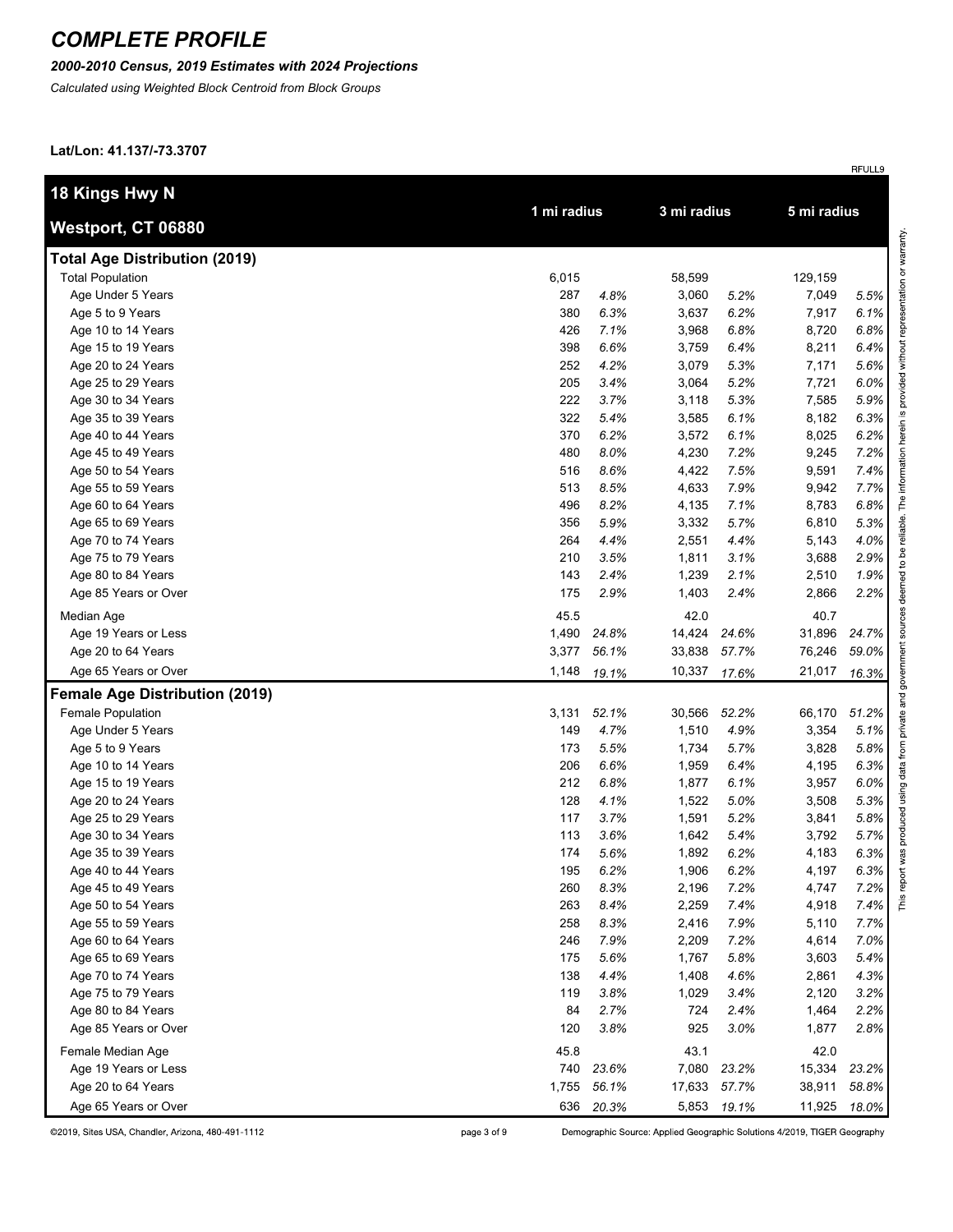#### *2000-2010 Census, 2019 Estimates with 2024 Projections*

*Calculated using Weighted Block Centroid from Block Groups*

**Lat/Lon: 41.137/-73.3707**

|                                     |             |          |             |          |             | RFULL9 |
|-------------------------------------|-------------|----------|-------------|----------|-------------|--------|
| 18 Kings Hwy N                      |             |          |             |          |             |        |
| Westport, CT 06880                  | 1 mi radius |          | 3 mi radius |          | 5 mi radius |        |
| <b>Male Age Distribution (2019)</b> |             |          |             |          |             |        |
| <b>Male Population</b>              | 2,884       | 47.9%    | 28,033      | 47.8%    | 62,989      | 48.8%  |
| Age Under 5 Years                   | 138         | 4.8%     | 1,550       | 5.5%     | 3,695       | 5.9%   |
| Age 5 to 9 Years                    | 207         | 7.2%     | 1,903       | 6.8%     | 4,088       | 6.5%   |
| Age 10 to 14 Years                  | 220         | 7.6%     | 2,009       | 7.2%     | 4,525       | 7.2%   |
| Age 15 to 19 Years                  | 185         | 6.4%     | 1,882       | 6.7%     | 4,254       | 6.8%   |
| Age 20 to 24 Years                  | 124         | 4.3%     | 1,557       | 5.6%     | 3,663       | 5.8%   |
| Age 25 to 29 Years                  | 88          | 3.0%     | 1,473       | 5.3%     | 3,880       | 6.2%   |
| Age 30 to 34 Years                  | 108         | 3.8%     | 1,477       | 5.3%     | 3,793       | 6.0%   |
| Age 35 to 39 Years                  | 148         | 5.1%     | 1,692       | 6.0%     | 3,999       | 6.3%   |
| Age 40 to 44 Years                  | 175         | 6.1%     | 1,666       | 5.9%     | 3,827       | 6.1%   |
| Age 45 to 49 Years                  | 221         | 7.7%     | 2,034       | 7.3%     | 4,498       | 7.1%   |
| Age 50 to 54 Years                  | 253         | 8.8%     | 2,162       | 7.7%     | 4,673       | 7.4%   |
| Age 55 to 59 Years                  | 255         | 8.8%     | 2,217       | 7.9%     | 4,833       | 7.7%   |
| Age 60 to 64 Years                  | 250         | 8.7%     | 1,927       | 6.9%     | 4,169       | 6.6%   |
| Age 65 to 69 Years                  | 181         | 6.3%     | 1,565       | 5.6%     | 3,207       | 5.1%   |
| Age 70 to 74 Years                  | 126         | 4.4%     | 1,144       | 4.1%     | 2,281       | 3.6%   |
| Age 75 to 79 Years                  | 91          | 3.2%     | 782         | 2.8%     | 1,568       | 2.5%   |
| Age 80 to 84 Years                  | 59          | 2.0%     | 515         | 1.8%     | 1,046       | 1.7%   |
| Age 85 Years or Over                | 55          | 1.9%     | 478         | 1.7%     | 989         | 1.6%   |
| Male Median Age                     | 45.0        |          | 40.8        |          | 39.4        |        |
| Age 19 Years or Less                | 751         | 26.0%    | 7,344       | 26.2%    | 16,562      | 26.3%  |
| Age 20 to 64 Years                  | 1,621       | 56.2%    | 16,205      | 57.8%    | 37,335      | 59.3%  |
| Age 65 Years or Over                | 512         | 17.8%    | 4,484       | 16.0%    | 9,092       | 14.4%  |
| Males per 100 Females (2019)        |             |          |             |          |             |        |
| Overall Comparison                  |             |          |             |          |             |        |
| Age Under 5 Years                   | 93          | 48.2%    | 103         | 50.7%    | 110         | 52.4%  |
| Age 5 to 9 Years                    | 120         | 54.5%    | 110         | 52.3%    | 107         | 51.6%  |
| Age 10 to 14 Years                  | 107         | 51.7%    | 103         | 50.6%    | 108         | 50.6%  |
| Age 15 to 19 Years                  | 87          | 46.6%    | 100         | 50.1%    | 108         | 51.8%  |
| Age 20 to 24 Years                  | 96          | 49.1%    | 102         | 50.6%    | 104         | 51.1%  |
| Age 25 to 29 Years                  | 75          | 42.9%    | 93          | 48.1%    | 101         | 50.3%  |
| Age 30 to 34 Years                  | 96          | 48.9%    | 90          | 47.3%    | 100         | 50.0%  |
| Age 35 to 39 Years                  |             | 85 46.0% | 89          | 47.2%    | 96          | 48.9%  |
| Age 40 to 44 Years                  | 89          | 47.2%    | 87          | 46.6%    | 91          | 47.7%  |
| Age 45 to 49 Years                  | 85          | 46.0%    | 93          | 48.1%    | 95          | 48.7%  |
| Age 50 to 54 Years                  | 96          | 49.1%    | 96          | 48.9%    | 95          | 48.7%  |
| Age 55 to 59 Years                  | 99          | 49.7%    | 92          | 47.9%    | 95          | 48.6%  |
| Age 60 to 64 Years                  | 101         | 50.3%    | 87          | 46.6%    | 90          | 47.5%  |
| Age 65 to 69 Years                  | 104         | 50.9%    | 89          | 47.0%    | 89          | 47.1%  |
| Age 70 to 74 Years                  | 91          | 47.6%    | 81          | 44.8%    | 80          | 44.4%  |
| Age 75 to 79 Years                  | 77          | 43.4%    | 76          | 43.2%    | 74          | 42.5%  |
| Age 80 to 84 Years                  | 69          | 41.0%    | 71          | 41.6%    | 71          | 41.7%  |
| Age 85 Years or Over                | 46          | 31.6%    | 52          | 34.1%    | 53          | 34.5%  |
| Age 19 Years or Less                | 101         | 50.4%    | 104         | 50.9%    | 108         | 51.9%  |
| Age 20 to 39 Years                  | 88          | 46.8%    | 93          | 48.3%    | 100         | 50.0%  |
| Age 40 to 64 Years                  | 94          | 48.5%    | 91          | 47.7%    | 93          | 48.3%  |
| Age 65 Years or Over                | 81          |          |             |          | 76          |        |
|                                     |             | 44.6%    |             | 77 43.4% |             | 43.3%  |

©2019, Sites USA, Chandler, Arizona, 480-491-1112

page 4 of 9

Demographic Source: Applied Geographic Solutions 4/2019, TIGER Geography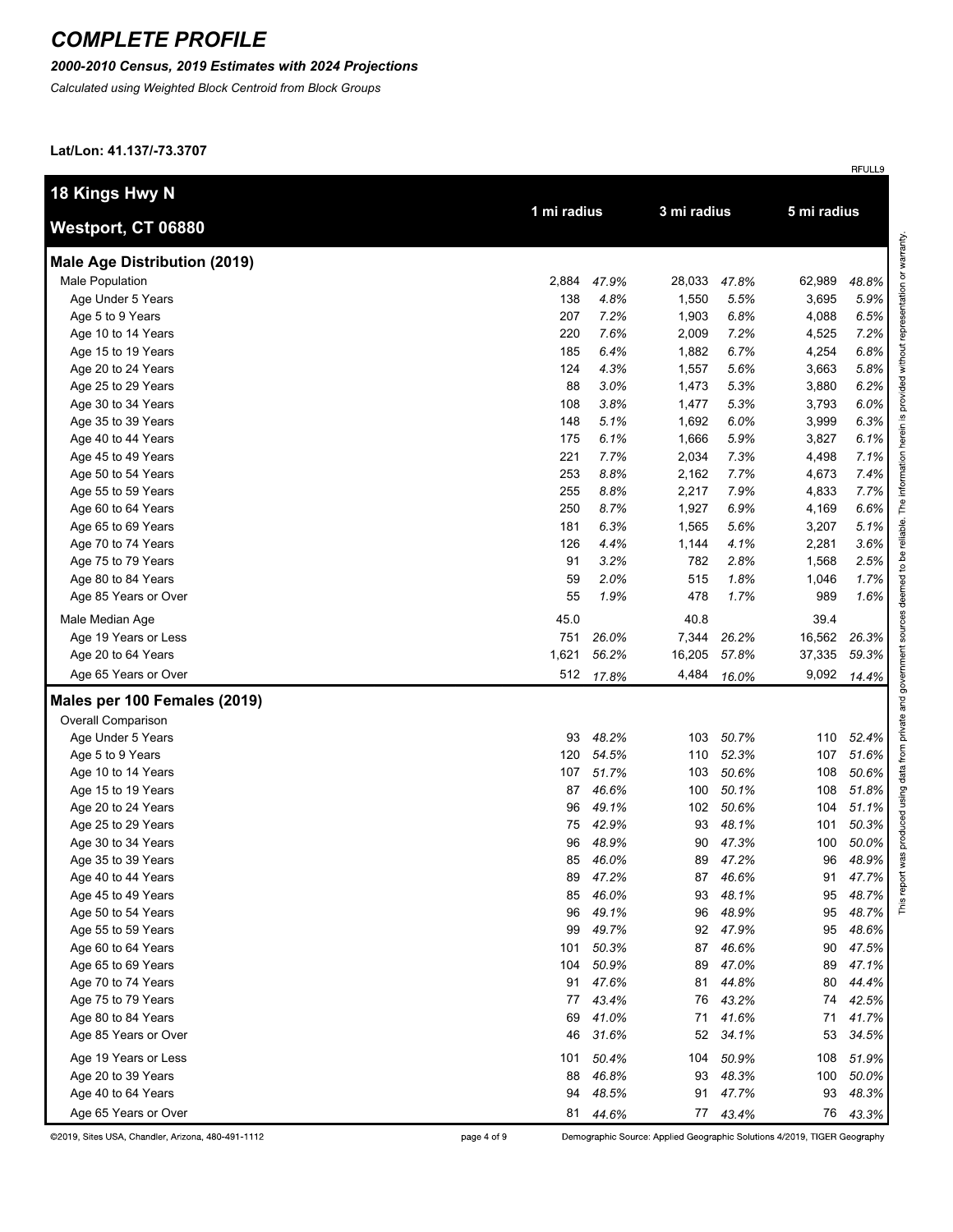### *2000-2010 Census, 2019 Estimates with 2024 Projections*

*Calculated using Weighted Block Centroid from Block Groups*

**Lat/Lon: 41.137/-73.3707**

| 18 Kings Hwy N                                                                                                                                                                                                                                                    |                                                     |                                                            | 3 mi radius                                                    |                                                            |                                                                   |                                                            |
|-------------------------------------------------------------------------------------------------------------------------------------------------------------------------------------------------------------------------------------------------------------------|-----------------------------------------------------|------------------------------------------------------------|----------------------------------------------------------------|------------------------------------------------------------|-------------------------------------------------------------------|------------------------------------------------------------|
| Westport, CT 06880                                                                                                                                                                                                                                                |                                                     | 1 mi radius                                                |                                                                |                                                            | 5 mi radius                                                       |                                                            |
| Household Type (2019)<br><b>Total Households</b><br>Households with Children<br>Average Household Size<br>Household Density per Square Mile                                                                                                                       | 2,408<br>790<br>2.4<br>767                          | 32.8%                                                      | 23,486<br>7,404 31.5%<br>2.5<br>831                            |                                                            | 50,599<br>16,460<br>2.5<br>644                                    | 32.5%                                                      |
| <b>Population Family</b><br>Population Non-Family<br><b>Population Group Quarters</b><br>Family Households<br>Married Couple Households<br>Other Family Households with Children<br>Family Households with Children                                               | 4,963<br>936<br>115<br>1,612<br>1,344<br>268<br>786 | 82.5%<br>15.6%<br>1.9%<br>67.0%<br>83.4%<br>16.6%<br>48.8% | 48,480<br>9,574<br>545<br>15,531<br>12,060<br>3,471<br>7,377   | 82.7%<br>16.3%<br>0.9%<br>66.1%<br>77.6%<br>22.4%<br>47.5% | 106,791<br>21,154<br>1,214<br>33,475<br>25,450<br>8,025<br>16,385 | 82.7%<br>16.4%<br>0.9%<br>66.2%<br>76.0%<br>24.0%<br>48.9% |
| Married Couple with Children<br>Other Family Households with Children<br>Family Households No Children<br>Married Couple No Children<br>Other Family Households No Children<br>Non-Family Households                                                              | 627<br>159<br>826<br>717<br>109<br>796              | 79.8%<br>20.2%<br>51.2%<br>86.8%<br>13.2%<br>33.0%         | 8,155 52.5%<br>6,558<br>1,596<br>7,955                         | 5,502 74.6%<br>1,875 25.4%<br>80.4%<br>19.6%<br>33.9%      | 11,870<br>4,516<br>17,090<br>13,580<br>3,510<br>17,123            | 72.4%<br>27.6%<br>51.1%<br>79.5%<br>20.5%<br>33.8%         |
| Non-Family Households with Children<br>Non-Family Households No Children<br>Average Family Household Size<br>Average Family Income<br>Median Family Income<br>Average Non-Family Household Size                                                                   | 4<br>792<br>3.1<br>\$335,909<br>\$207,831<br>1.2    | 0.4%<br>99.6%                                              | 27<br>7,927<br>3.1<br>\$241,903<br>\$156,174<br>1.2            | 0.3%<br>99.7%                                              | 74<br>17,049<br>3.2<br>\$226,799<br>\$148,255<br>1.2              | 0.4%<br>99.6%                                              |
| <b>Marital Status (2019)</b>                                                                                                                                                                                                                                      |                                                     |                                                            |                                                                |                                                            |                                                                   |                                                            |
| Population Age 15 Years or Over<br>Never Married<br><b>Currently Married</b><br><b>Previously Married</b><br>Separated<br>Widowed<br>Divorced                                                                                                                     | 4,922<br>1,473<br>2,459<br>990<br>152<br>497        | 29.9%<br>50.0%<br>20.1%<br>15.3%<br>342 34.5%<br>50.2%     | 47,934<br>14,456<br>24,254<br>9,225<br>1,788<br>3,037<br>4,400 | 30.2%<br>50.6%<br>19.2%<br>19.4%<br>32.9%<br>47.7%         | 105,474<br>33,772<br>52,062<br>19,639<br>4,367<br>6,162<br>9,110  | 32.0%<br>49.4%<br>18.6%<br>22.2%<br>31.4%<br>46.4%         |
| <b>Educational Attainment (2019)</b><br>Adult Population Age 25 Years or Over<br>Elementary (Grade Level 0 to 8)<br>Some High School (Grade Level 9 to 11)<br><b>High School Graduate</b><br>Some College<br>Associate Degree Only<br><b>Bachelor Degree Only</b> | 4,273<br>63<br>63<br>553<br>385<br>272<br>1,463     | 1.5%<br>1.5%<br>12.9%<br>9.0%<br>6.4%<br>34.2%             | 41,096<br>1,448<br>1,260<br>7,434<br>5,305<br>2,773<br>12,157  | 3.5%<br>3.1%<br>18.1%<br>12.9%<br>6.7%                     | 90,092<br>3,974<br>4,250<br>16,934<br>12,146<br>5,641<br>25,446   | 4.4%<br>4.7%<br>18.8%<br>13.5%<br>6.3%                     |
| Graduate Degree<br>Any College (Some College or Higher)<br>College Degree + (Bachelor Degree or Higher)                                                                                                                                                           | 1,472<br>3,593<br>2,935                             | 34.5%<br>84.1%<br>68.7%                                    | 10,718<br>30,954<br>22,875 55.7%                               | 29.6%<br>26.1%<br>75.3%                                    | 21,701<br>64,935<br>47,148                                        | 28.2%<br>24.1%<br>72.1%<br>52.3%                           |

page 5 of 9

Demographic Source: Applied Geographic Solutions 4/2019, TIGER Geography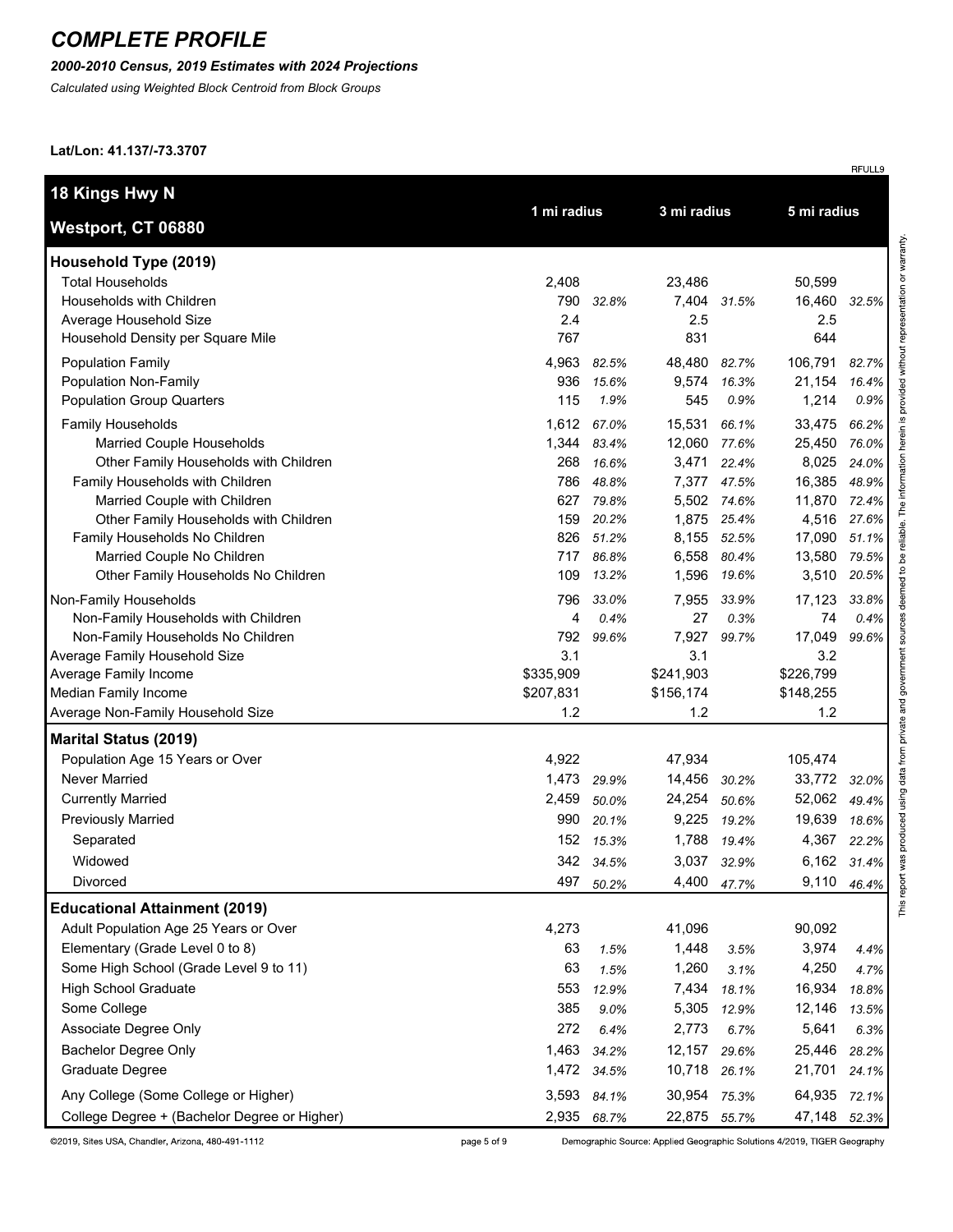### *2000-2010 Census, 2019 Estimates with 2024 Projections*

*Calculated using Weighted Block Centroid from Block Groups*

**Lat/Lon: 41.137/-73.3707**

| 18 Kings Hwy N                                 |             |       |             |             |             |       |
|------------------------------------------------|-------------|-------|-------------|-------------|-------------|-------|
| Westport, CT 06880                             | 1 mi radius |       | 3 mi radius |             | 5 mi radius |       |
| <b>Housing</b>                                 |             |       |             |             |             |       |
| Total Housing Units (2019)                     | 2,517       |       | 24,401      |             | 52,492      |       |
| Total Housing Units (2010)                     | 2,275       |       | 22,530      |             | 50,027      |       |
| Historical Annual Growth (2010-2019)           | 242         | 1.2%  | 1,871       | 0.9%        | 2,465       | 0.5%  |
| Housing Units Occupied (2019)                  | 2,408       | 95.7% | 23,486      | 96.3%       | 50,599      | 96.4% |
| Housing Units Owner-Occupied                   | 1,750       | 72.7% | 16,446      | 70.0%       | 33,661      | 66.5% |
| Housing Units Renter-Occupied                  | 658         | 27.3% | 7,040       | 30.0%       | 16,938      | 33.5% |
| Housing Units Vacant (2019)                    | 109         | 4.5%  | 915         | 3.9%        | 1,893       | 3.7%  |
| Household Size (2019)                          |             |       |             |             |             |       |
| <b>Total Households</b>                        | 2,408       |       | 23,486      |             | 50,599      |       |
| 1 Person Households                            | 683         | 28.3% | 6,656       | 28.3%       | 14,031      | 27.7% |
| 2 Person Households                            | 797         | 33.1% | 7,666       | 32.6%       | 16,040      | 31.7% |
| 3 Person Households                            | 331         | 13.8% | 3,521       | 15.0%       | 7,750       | 15.3% |
| 4 Person Households                            | 384         | 15.9% | 3,474       | 14.8%       | 7,485       | 14.8% |
| 5 Person Households                            | 166         | 6.9%  | 1,474       | 6.3%        | 3,423       | 6.8%  |
| 6 Person Households                            | 35          | 1.5%  | 454         | 1.9%        | 1,149       | 2.3%  |
| 7 or More Person Households                    | 13          | 0.5%  | 241         | 1.0%        | 721         | 1.4%  |
| <b>Household Income Distribution (2019)</b>    |             |       |             |             |             |       |
| HH Income \$200,000 or More                    | 916         | 38.0% | 5,920       | 25.2%       | 12,189      | 24.1% |
| HH Income \$150,000 to \$199,999               | 268         | 11.1% | 2,709       | 11.5%       | 5,286       | 10.4% |
| HH Income \$125,000 to \$149,999               | 189         | 7.8%  | 1,896       | 8.1%        | 4,020       | 7.9%  |
| HH Income \$100,000 to \$124,999               | 162         | 6.7%  | 2,034       | 8.7%        | 4,131       | 8.2%  |
| HH Income \$75,000 to \$99,999                 | 256         | 10.7% | 2,535       | 10.8%       | 5,670       | 11.2% |
| HH Income \$50,000 to \$74,999                 | 253         | 10.5% | 2,891       | 12.3%       | 6,579       | 13.0% |
| HH Income \$35,000 to \$49,999                 | 116         | 4.8%  | 1,902       | 8.1%        | 4,352       | 8.6%  |
| HH Income \$25,000 to \$34,999                 | 62          | 2.6%  | 1,144       | 4.9%        | 2,735       | 5.4%  |
| HH Income \$15,000 to \$24,999                 | 71          | 2.9%  | 1,029       | 4.4%        | 2,700       | 5.3%  |
| HH Income \$10,000 to \$14,999                 | 36          | 1.5%  | 608         | 2.6%        | 1,198       | 2.4%  |
| HH Income Under \$10,000                       | 78          | 3.2%  | 819         | 3.5%        | 1,741       | 3.4%  |
| <b>Household Vehicles (2019)</b>               |             |       |             |             |             |       |
| Households 0 Vehicles Available                | 92          | 3.8%  | 1,215       | 5.2%        | 3,175       | 6.3%  |
| Households 1 Vehicle Available                 | 703         | 29.2% | 7,313       | 31.1%       | 15,636      | 30.9% |
| Households 2 Vehicles Available                | 1,034       | 42.9% | 9,648       | 41.1%       | 20,263      | 40.0% |
| Households 3 or More Vehicles Available        | 579         | 24.1% |             | 5,310 22.6% | 11,525      | 22.8% |
| <b>Total Vehicles Available</b>                | 4,660       |       | 44,444      |             | 94,776      |       |
| Average Vehicles per Household                 | 1.9         |       | 1.9         |             | 1.9         |       |
| Owner-Occupied Household Vehicles              | 3,733       | 80.1% | 34,608      | 77.9%       | 71,243      | 75.2% |
| Average Vehicles per Owner-Occupied Household  | 2.1         |       | 2.1         |             | 2.1         |       |
| Renter-Occupied Household Vehicles             | 927         | 19.9% | 9,836       | 22.1%       | 23,533      | 24.8% |
| Average Vehicles per Renter-Occupied Household | 1.4         |       | 1.4         |             | 1.4         |       |
| Travel Time (2019)                             |             |       |             |             |             |       |
| Worker Base Age 16 years or Over               | 3,258       |       | 30,993      |             | 68,517      |       |
| Travel to Work in 14 Minutes or Less           | 699         | 21.5% | 7,366       | 23.8%       | 16,358      | 23.9% |
| Travel to Work in 15 to 29 Minutes             | 724         | 22.2% | 9,318       | 30.1%       | 20,960      | 30.6% |
| Travel to Work in 30 to 59 Minutes             | 727         | 22.3% | 7,021       | 22.7%       | 15,684      | 22.9% |
| Travel to Work in 60 Minutes or More           | 718         | 22.0% | 5,023       | 16.2%       | 10,820      | 15.8% |
| Work at Home                                   | 337         | 10.3% | 2,605       | 8.4%        | 5,264       | 7.7%  |
| Average Minutes Travel to Work                 | 28.8        |       | 26.0        |             | 25.2        |       |

Demographic Source: Applied Geographic Solutions 4/2019, TIGER Geography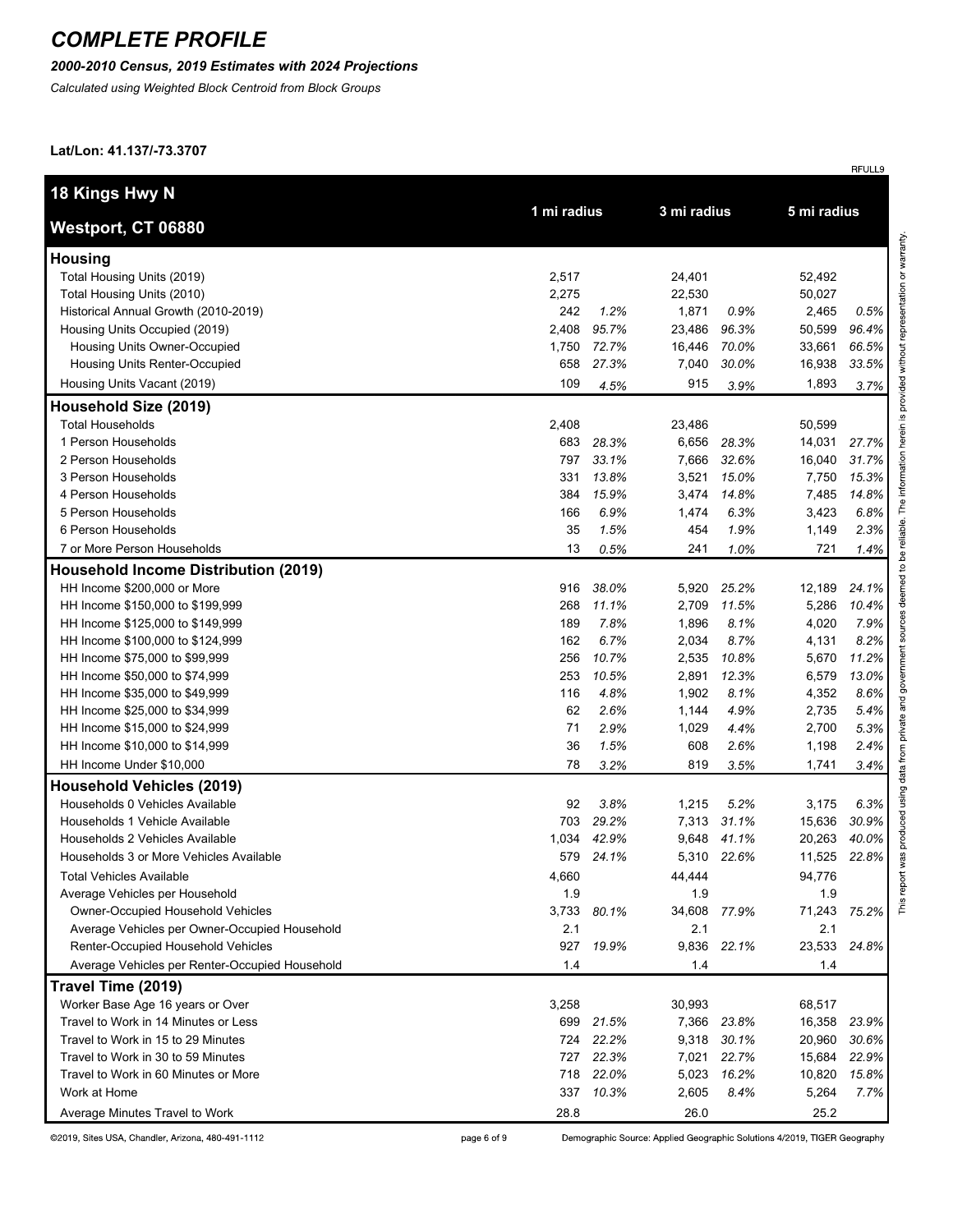### *2000-2010 Census, 2019 Estimates with 2024 Projections*

*Calculated using Weighted Block Centroid from Block Groups*

**Lat/Lon: 41.137/-73.3707**

| 18 Kings Hwy N                                 | 1 mi radius |             |           | 3 mi radius  |              |          |
|------------------------------------------------|-------------|-------------|-----------|--------------|--------------|----------|
| Westport, CT 06880                             |             |             |           |              | 5 mi radius  |          |
| <b>Transportation To Work (2019)</b>           |             |             |           |              |              |          |
| Worker Base Age 16 years or Over               | 3,258       |             | 30,993    |              | 68,517       |          |
| Drive to Work Alone                            | 2,033       | 62.4%       | 21,783    | 70.3%        | 47,774       | 69.7%    |
| Drive to Work in Carpool                       | 236         | 7.3%        | 1,919     | 6.2%         | 4,427        | 6.5%     |
| Travel to Work by Public Transportation        | 550         | 16.9%       | 3,766     | 12.2%        | 8,885        | 13.0%    |
| Drive to Work on Motorcycle                    |             |             | 22        |              | 41           |          |
| <b>Bicycle to Work</b>                         |             |             | 44        | 0.1%         | 175          | 0.3%     |
| Walk to Work                                   | 82          | 2.5%        | 705       | 2.3%         | 1,575        | 2.3%     |
| <b>Other Means</b>                             | 20          | 0.6%        | 149       | 0.5%         | 376          | 0.5%     |
| Work at Home                                   | 337         | 10.3%       | 2,605     | 8.4%         | 5,264        | 7.7%     |
| Daytime Demographics (2019)                    |             |             |           |              |              |          |
| <b>Total Businesses</b>                        | 1,477       |             | 5,695     |              | 10,372       |          |
| <b>Total Employees</b>                         | 12,664      |             | 45,590    |              | 91,051       |          |
| Company Headquarter Businesses                 | 13          | 0.9%        | 33        | 0.6%         | 88           | 0.8%     |
| Company Headquarter Employees                  | 1,516       | 12.0%       | 4,014     | 8.8%         | 10,562       | 11.6%    |
| <b>Employee Population per Business</b>        | 8.6         | to 1        |           | 8.0 to 1     |              | 8.8 to 1 |
| <b>Residential Population per Business</b>     |             | 4.1 to 1    | 10.3 to 1 |              | 12.5 to 1    |          |
| Adj. Daytime Demographics Age 16 Years or Over | 14,287      |             | 61,318    |              | 125,634      |          |
| <b>Labor Force</b>                             |             |             |           |              |              |          |
| Labor Population Age 16 Years or Over (2019)   | 4,831       |             | 47,080    |              | 103,632      |          |
| Labor Force Total Males (2019)                 | 2,283       | 47.3%       | 22,131    | 47.0%        | 49,742       | 48.0%    |
| Male Civilian Employed                         | 1,734       | 75.9%       | 16,384    | 74.0%        | 37,015       | 74.4%    |
| Male Civilian Unemployed                       | 55          | 2.4%        | 451       | 2.0%         | 1,314        | 2.6%     |
| Males in Armed Forces                          |             |             | 26        | 0.1%         | 32           |          |
| Males Not in Labor Force                       | 495         | 21.7%       | 5,269     | 23.8%        | 11,381       | 22.9%    |
| Labor Force Total Females (2019)               | 2,548       | 52.7%       | 24,949    | 53.0%        | 53,890       | 52.0%    |
| Female Civilian Employed                       | 1,474       | 57.8%       | 14,926    | 59.8%        | 31,986       | 59.4%    |
| Female Civilian Unemployed                     | 21          | 0.8%        | 292       | 1.2%         | 961          | 1.8%     |
| Females in Armed Forces                        |             |             | 16        |              | 16           |          |
| Females Not in Labor Force                     | 1,053       | 41.3%       | 9,715     | 38.9%        | 20,927       | 38.8%    |
| <b>Unemployment Rate</b>                       | 76          | 1.6%        | 744       | 1.6%         | 2,275        | 2.2%     |
| Occupation (2019)                              |             |             |           |              |              |          |
| Occupation Population Age 16 Years or Over     | 3,208       |             | 31,310    |              | 69,001       |          |
| Occupation Total Males                         |             | 1,734 54.1% |           | 16,384 52.3% | 37,015 53.6% |          |
| <b>Occupation Total Females</b>                |             | 1,474 45.9% |           | 14,926 47.7% | 31,986 46.4% |          |
| Management, Business, Financial Operations     | 904         |             |           | 8,464 27.0%  | 17,009       | 24.7%    |
| Professional, Related                          | 956         | 29.8%       |           | 8,107 25.9%  | 16,491       | 23.9%    |
| Service                                        |             | 342 10.7%   |           | 4,525 14.5%  | 12,118       | 17.6%    |
| Sales, Office                                  | 779         | 24.3%       | 6,862     | 21.9%        | 15,154       | 22.0%    |
| Farming, Fishing, Forestry                     |             |             | 2         |              | 31           |          |
| Construction, Extraction, Maintenance          | 96          | 3.0%        | 1,966     | 6.3%         | 4,795        | 6.9%     |
| Production, Transport, Material Moving         | 131         | 4.1%        | 1,384     | 4.4%         | 3,403        | 4.9%     |
| <b>White Collar Workers</b>                    | 2,639       | 82.3%       |           | 23,433 74.8% | 48,655       | 70.5%    |
| <b>Blue Collar Workers</b>                     | 569         | 17.7%       |           | 7,877 25.2%  | 20,346       | 29.5%    |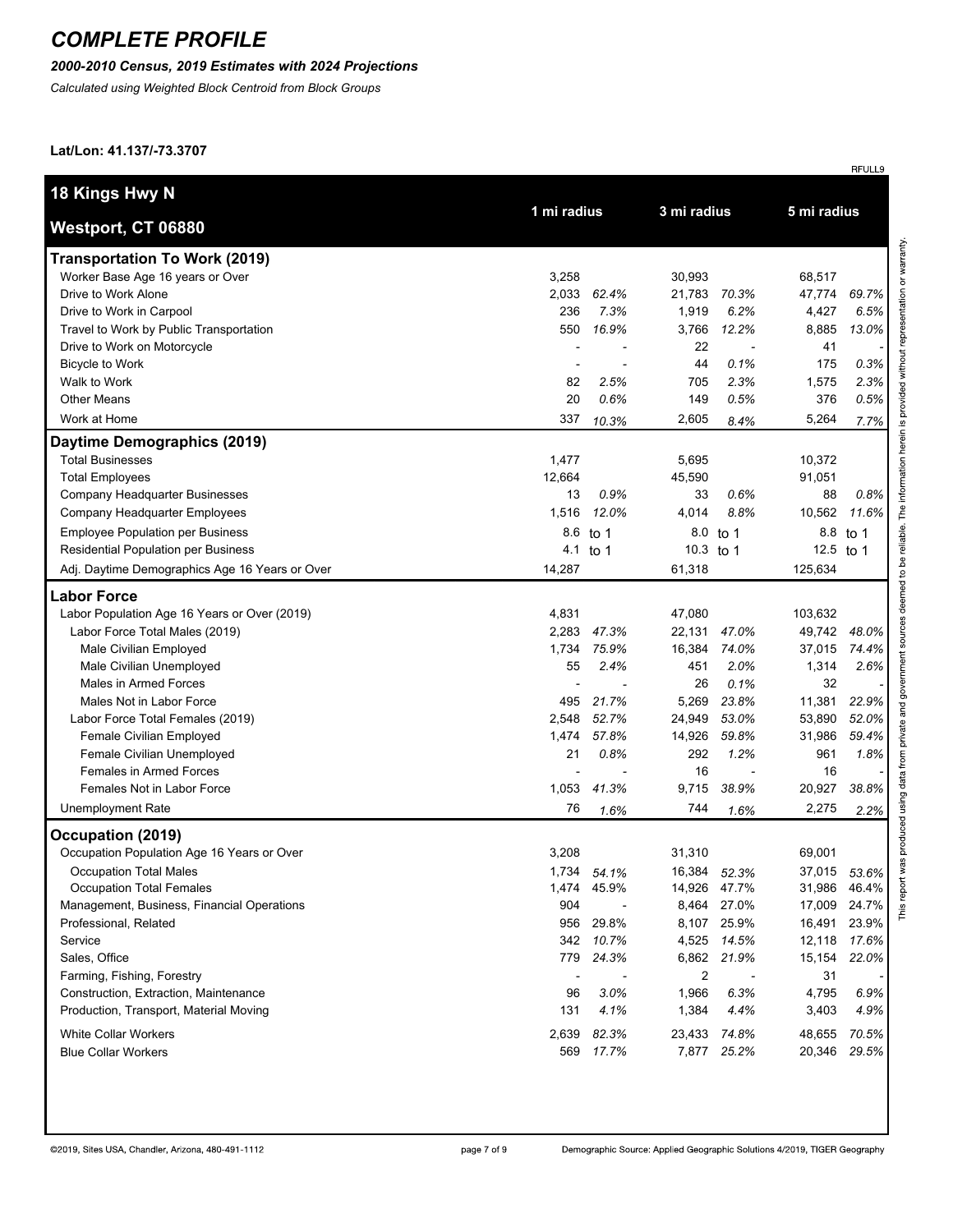#### *2000-2010 Census, 2019 Estimates with 2024 Projections*

*Calculated using Weighted Block Centroid from Block Groups*

**Lat/Lon: 41.137/-73.3707**

| 18 Kings Hwy N                     |                |       |           |             | 5 mi radius    |       |
|------------------------------------|----------------|-------|-----------|-------------|----------------|-------|
| Westport, CT 06880                 | 1 mi radius    |       |           | 3 mi radius |                |       |
| Units In Structure (2019)          |                |       |           |             |                |       |
| <b>Total Units</b>                 | 2,109          |       | 21,149    |             | 46,715         |       |
| 1 Detached Unit                    | 1,715          | 81.3% | 14,776    | 69.9%       | 29,823         | 63.8% |
| 1 Attached Unit                    | 98             | 4.6%  | 1,188     | 5.6%        | 2,798          | 6.0%  |
| 2 Units                            | 91             | 4.3%  | 1,594     | 7.5%        | 4,056          | 8.7%  |
| 3 to 4 Units                       | 169            | 8.0%  | 1,334     | 6.3%        | 3,413          | 7.3%  |
| 5 to 9 Units                       | 67             | 3.2%  | 948       | 4.5%        | 2,430          | 5.2%  |
| 10 to 19 Units                     | 64             | 3.0%  | 1,000     | 4.7%        | 2,852          | 6.1%  |
| 20 to 49 Units                     | 46             | 2.2%  | 782       | 3.7%        | 1,744          | 3.7%  |
| 50 or More Units                   | 151            | 7.1%  | 1,680     | 7.9%        | 3,184          | 6.8%  |
| Mobile Home or Trailer             | $\overline{7}$ | 0.3%  | 183       | 0.9%        | 291            | 0.6%  |
| <b>Other Structure</b>             |                |       | 1         |             | $\overline{7}$ |       |
| Homes Built By Year (2019)         |                |       |           |             |                |       |
| Homes Built 2014 or later          | 46             | 1.8%  | 748       | 3.1%        | 1,008          | 1.9%  |
| Homes Built 2010 to 2013           | 98             | 3.9%  | 886       | 3.6%        | 1,423          | 2.7%  |
| Homes Built 2000 to 2009           | 292            | 11.6% | 1,707     | 7.0%        | 3,560          | 6.8%  |
| Homes Built 1990 to 1999           | 114            | 4.5%  | 1,326     | 5.4%        | 3,091          | 5.9%  |
| Homes Built 1980 to 1989           | 150            | 5.9%  | 2,246     | 9.2%        | 5,395          | 10.3% |
| Homes Built 1970 to 1979           | 234            | 9.3%  | 2,817     | 11.5%       | 5,998          | 11.4% |
| Homes Built 1960 to 1969           | 364            | 14.5% | 3,498     | 14.3%       | 7,190          | 13.7% |
| Homes Built 1950 to 1959           | 401            | 15.9% | 4,380     | 17.9%       | 8,907          | 17.0% |
| Homes Built 1940 to 1949           | 143            | 5.7%  | 1,554     | 6.4%        | 3,610          | 6.9%  |
| Homes Built Before 1939            | 566            | 22.5% | 4,325     | 17.7%       | 10,415         | 19.8% |
| Median Age of Homes                | 50.6           | yrs   | 49.6      | yrs         | 50.5           | yrs   |
| Home Values (2019)                 |                |       |           |             |                |       |
| Owner Specified Housing Units      | 1,682          |       | 15,763    |             | 32,283         |       |
| Home Values \$1,000,000 or More    | 296            | 17.6% | 1,485     | 9.4%        | 3,045          | 9.4%  |
| Home Values \$750,000 to \$999,999 | 234            | 13.9% | 1,645     | 10.4%       | 3,845          | 11.9% |
| Home Values \$500,000 to \$749,999 | 295            | 17.5% | 3,001     | 19.0%       | 6,038          | 18.7% |
| Home Values \$400,000 to \$499,999 | 93             | 5.5%  | 2,423     | 15.4%       | 4,519          | 14.0% |
| Home Values \$300,000 to \$399,999 | 284            | 16.9% | 2,689     | 17.1%       | 5,776          | 17.9% |
| Home Values \$250,000 to \$299,999 | 51             | 3.0%  | 1,054     | 6.7%        | 2,120          | 6.6%  |
| Home Values \$200,000 to \$249,999 | 136            | 8.1%  | 909       | 5.8%        | 1,901          | 5.9%  |
| Home Values \$175,000 to \$199,999 | 16             | 0.9%  | 319       | 2.0%        | 617            | 1.9%  |
| Home Values \$150,000 to \$174,999 | 37             | 2.2%  | 400       | 2.5%        | 848            | 2.6%  |
| Home Values \$125,000 to \$149,999 | 11             | 0.6%  | 175       | 1.1%        | 381            | 1.2%  |
| Home Values \$100,000 to \$124,999 | 12             | 0.7%  | 207       | 1.3%        | 428            | 1.3%  |
| Home Values \$90,000 to \$99,999   | 3              | 0.2%  | 31        | 0.2%        | 89             | 0.3%  |
| Home Values \$80,000 to \$89,999   | 3              | 0.2%  | 48        | 0.3%        | 92             | 0.3%  |
| Home Values \$70,000 to \$79,999   |                |       | 18        | 0.1%        | 55             | 0.2%  |
| Home Values \$60,000 to \$69,999   |                |       | 32        | 0.2%        | 59             | 0.2%  |
| Home Values \$50,000 to \$59,999   | 2              | 0.1%  | 31        | 0.2%        | 72             | 0.2%  |
| Home Values \$35,000 to \$49,999   | 4              | 0.2%  | 29        | 0.2%        | 48             | 0.1%  |
| Home Values \$25,000 to \$34,999   | 4              | 0.2%  | 17        | 0.1%        | 31             |       |
| Home Values \$10,000 to \$24,999   | 5              | 0.3%  | 37        | 0.2%        | 83             | 0.3%  |
| Home Values Under \$10,000         | 4              | 0.2%  | 88        | 0.6%        | 165            | 0.5%  |
| Owner-Occupied Median Home Value   | \$745,916      |       | \$579,429 |             | \$577,808      |       |
| Renter-Occupied Median Rent        | \$1,806        |       | \$1,483   |             | \$1,443        |       |

©2019, Sites USA, Chandler, Arizona, 480-491-1112

page 8 of 9

Demographic Source: Applied Geographic Solutions 4/2019, TIGER Geography